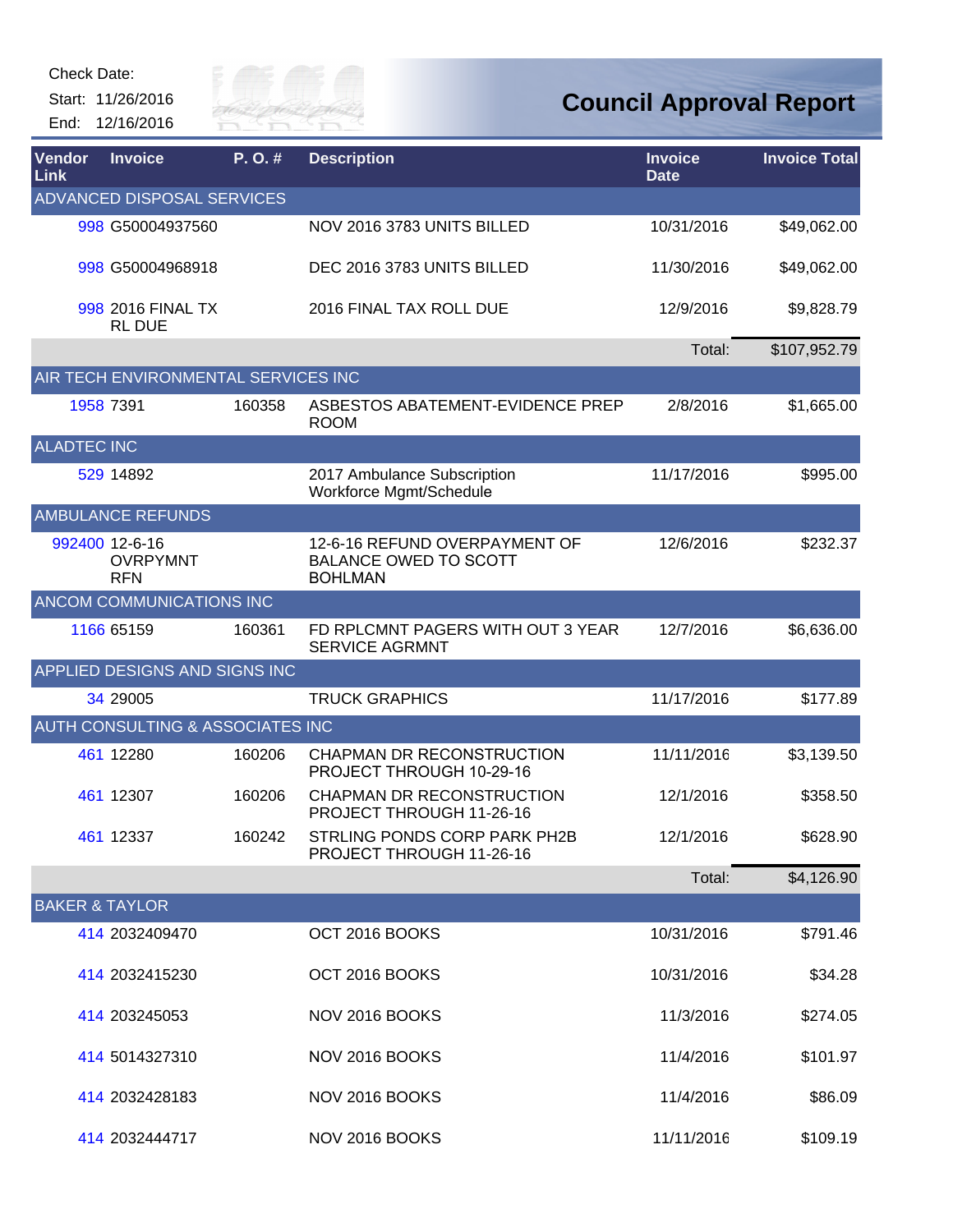Start: 11/26/2016 End: 12/16/2016



| Vendor<br>Link      | <b>Invoice</b>                       | P.O.#  | <b>Description</b>                                               | <b>Invoice</b><br><b>Date</b> | <b>Invoice Total</b> |
|---------------------|--------------------------------------|--------|------------------------------------------------------------------|-------------------------------|----------------------|
|                     | 414 2032448027                       |        | NOV 2016 BOOKS                                                   | 11/14/2016                    | \$312.24             |
|                     | 414 2032454524                       |        | NOV 2016 BOOKS                                                   | 11/17/2016                    | \$25.20              |
|                     | 414 2032459951                       |        | NOV 2016 BOOKS                                                   | 11/22/2016                    | \$107.12             |
|                     | 414 B31495520                        |        | NOV 2016 VIDEOS                                                  | 11/22/2016                    | \$35.99              |
|                     | 414 B31566110                        |        | NOV 2016 VIDEOS                                                  | 11/23/2016                    | \$43.16              |
|                     | 414 2032474563                       |        | NOV 2016 BOOKS                                                   | 11/25/2016                    | \$137.32             |
|                     |                                      |        |                                                                  | Total:                        | \$2,058.07           |
| <b>BAKKE NORMAN</b> |                                      |        |                                                                  |                               |                      |
|                     | 1716 OCT 2016                        | 160065 | OCT 2016 PROSECUTION SERVICES                                    | 11/16/2016                    | \$1,500.00           |
|                     | <b>BALDWIN POLICE DEPT</b>           |        |                                                                  |                               |                      |
|                     | 2581 11-22-16<br><b>PWESTBROOK</b>   |        | 11-22-16 BOND AMT PJ WESTBROOK<br>#RF2016-2102                   | 11/22/2016                    | \$209.40             |
|                     | <b>BARRON PUBLIC LIBRARY</b>         |        |                                                                  |                               |                      |
|                     | 2585 BC30537004416<br>736            |        | RFND STARTING EARLY BOOK &<br><b>PROCESSING FEE</b>              | 12/2/2016                     | \$10.95              |
|                     | <b>BER-MARK EXCAVATING INC</b>       |        |                                                                  |                               |                      |
|                     | 49 6637                              | 160057 | 11-23-16 SNOW REMOVAL                                            | 12/8/2016                     | \$544.21             |
|                     | BETTENDORF TRANSFER & EXCAVATING INC |        |                                                                  |                               |                      |
|                     | 51 7172                              | 160375 | 110 N MAIN ST WATER SERVICE LINE WORK 10/14/2016<br>MCHNRY/LABOR |                               | \$1,971.25           |
|                     | 51 7243                              | 160375 | 617 W ELM ST WATER SERVICE LINE WORK 11/28/2016<br>MCHNRY/LABOR  |                               | \$787.50             |
|                     | 51 7242                              | 160375 | 620 W ELM ST WATER SERVICE LINE WORK 11/28/2016<br>MCHNRY/LABOR  |                               | \$1,046.25           |
|                     |                                      |        |                                                                  | Total:                        | \$3,805.00           |
|                     | <b>BLACK HAWK GARAGE DOOR LLC</b>    |        |                                                                  |                               |                      |
|                     | 436 8718                             |        | 11-16-16 GARAGE DOOR STOP                                        | 11/17/2016                    | \$264.00             |
|                     | BORDER STATES INDUSTRIES, INC.       |        |                                                                  |                               |                      |
|                     | 57 912267132                         | 160316 | DEC 2016 INVENTORY ITEMS                                         | 12/5/2016                     | \$3,295.44           |
|                     | <b>BOUND TREE MEDICAL LLC</b>        |        |                                                                  |                               |                      |
|                     | 548 82324873                         |        | NOV 2016 PERFUSION GREEN BBP<br><b>RESISTANT BAGS</b>            | 11/11/2016                    | \$791.97             |
|                     | 548 70235657                         |        | RTN ITEM NUMBER 2523-00118 QTY 3<br><b>MERET AIRWAY PRO</b>      | 12/6/2016                     | $-$ \$233.97         |
|                     |                                      |        |                                                                  | Total:                        | \$558.00             |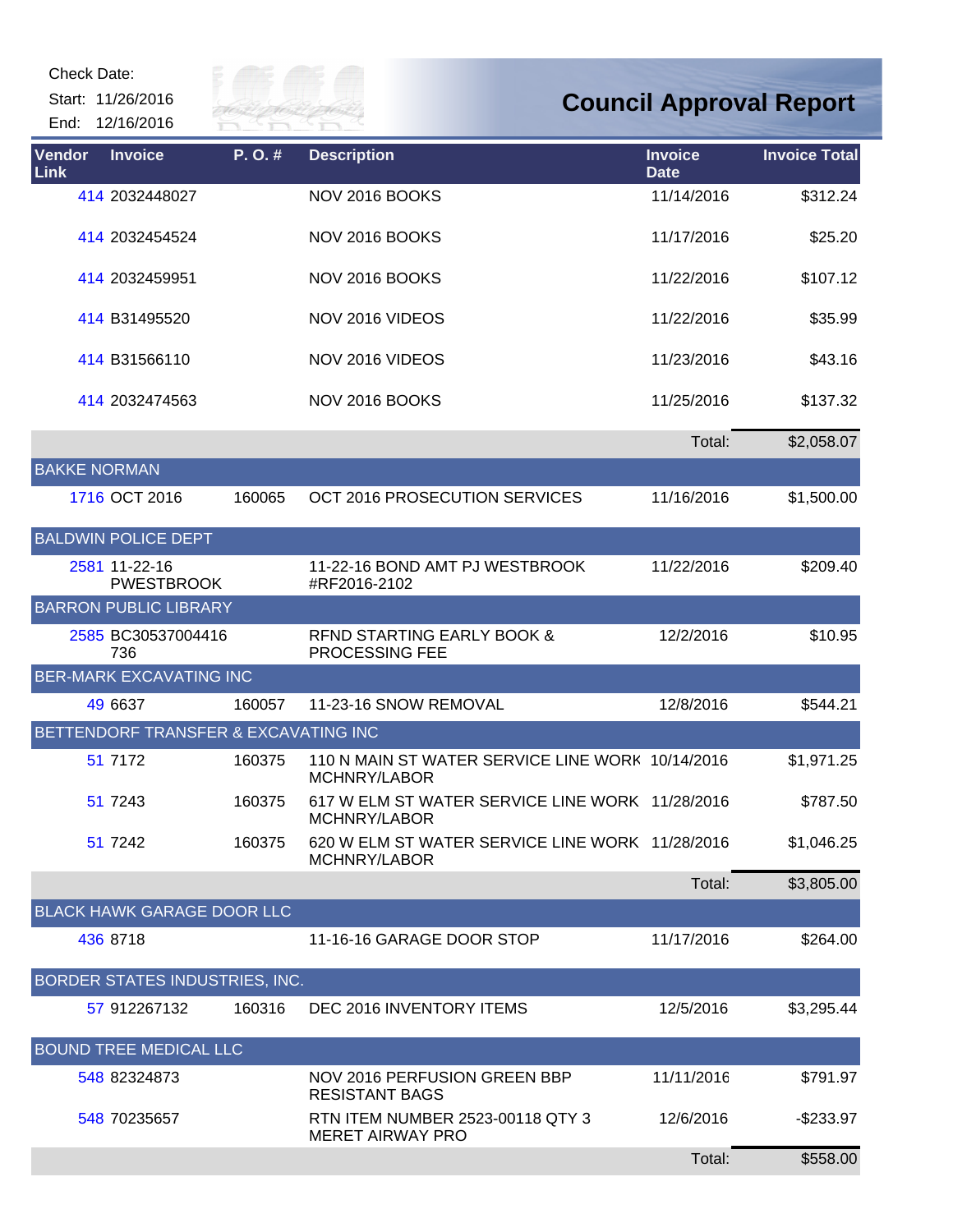

| Vendor<br>Link     | <b>Invoice</b>                     | P.O.#  | <b>Description</b>                                       | <b>Invoice</b><br><b>Date</b> | <b>Invoice Total</b> |
|--------------------|------------------------------------|--------|----------------------------------------------------------|-------------------------------|----------------------|
|                    | <b>CENGAGE LEARNING</b>            |        |                                                          |                               |                      |
|                    | 123 59364880                       |        | NOV 2016 BOOKS                                           | 11/10/2016                    | \$212.73             |
|                    | <b>CENTER POINT INC</b>            |        |                                                          |                               |                      |
|                    | 412 1424218                        |        | NOV 2016 BOOKS                                           | 11/1/2016                     | \$88.68              |
|                    | <b>CIGNA CORPORTATION</b>          |        |                                                          |                               |                      |
|                    | 1901 NOV 2016                      |        | NOVEMBER 2016 LIFE AD&D AND LTD                          | 11/1/2016                     | \$4,275.99           |
|                    | <b>CITON COMPUTER CORP</b>         |        |                                                          |                               |                      |
|                    | 196 NG155826                       |        | PSB FIRE PANEL TECH SUPPORT                              | 11/30/2016                    | \$42.50              |
|                    | CLASSIC PROTECTIVE COATINGS, INC.  |        |                                                          |                               |                      |
|                    | 2158 11-28-16 AP<br>PYMNT#4        | 160191 | FINAL PAYMENT SYCAMORE WTR TWR<br><b>REHAB PROJECT</b>   | 11/28/2016                    | \$16,268.75          |
|                    | <b>COMMAND CENTRAL</b>             |        |                                                          |                               |                      |
|                    | 664 21142                          | 160351 | 2017 Edge maintenance agreemenent                        | 11/1/2016                     | \$4,230.00           |
|                    | COMPUTER INTEGRATION TECHNOLOGY    |        |                                                          |                               |                      |
|                    | 379 245277                         | 160054 | <b>Professional Services Retainer</b>                    | 9/22/2016                     | \$5,000.00           |
|                    | 379 245793                         | 160347 | 2016 Bill for SPAM filtering for rfcity.org domain       | 10/14/2016                    | \$1,188.00           |
|                    | 379 246796                         |        | DEC 2016 MONTHLY MANAGED SERVICES                        | 11/15/2016                    | \$1,500.00           |
|                    | 379 246660                         |        | DEC 2016 MNTHLY MGMNT BCKUP SRVCS<br>W/3YR DISCOUNT      | 11/15/2016                    | \$779.00             |
|                    | 379 104891                         |        | 9-17-16to9-16-18 2 YR SSL RENEWAL<br>MYRF.RFCITY.ORG     | 11/18/2016                    | \$140.00             |
|                    |                                    |        |                                                          | Total:                        | \$8,607.00           |
|                    | <b>CRANK WORX BIKE SHOP</b>        |        |                                                          |                               |                      |
|                    | 985 3-31-16<br><b>LAYAWAY INV</b>  |        | MAR - DEC 2016 BLUE BIKE MAINTENANCE<br><b>COMPLETED</b> | 12/6/2016                     | \$1,497.54           |
|                    | <b>CRESCENT ELECTRIC SUPPLY CO</b> |        |                                                          |                               |                      |
|                    | 80 S502920823.00 160365            |        | 12-2-16 Minor Materials (Non Inventory Items)            | 12/2/2016                     | \$1,100.00           |
|                    | <b>CROIX AREA FENCE</b>            |        |                                                          |                               |                      |
|                    | 2567 12/4/16                       | 160345 | Public Works-fence replacement                           | 12/4/2016                     | \$17,370.32          |
|                    | 2567 12/4/16 -1                    |        | GREENWOOD VALLEY DR FENCE TEAR<br>OUT                    | 12/4/2016                     | \$750.00             |
|                    |                                    |        |                                                          | Total:                        | \$18,120.32          |
| <b>CURTIS, RAY</b> |                                    |        |                                                          |                               |                      |
|                    | 427 2016 SFTY                      |        | 2016 SAFETY EYEWEAR REIMBURSEMENT                        | 11/30/2016                    | \$200.00             |

EYWR RMBRS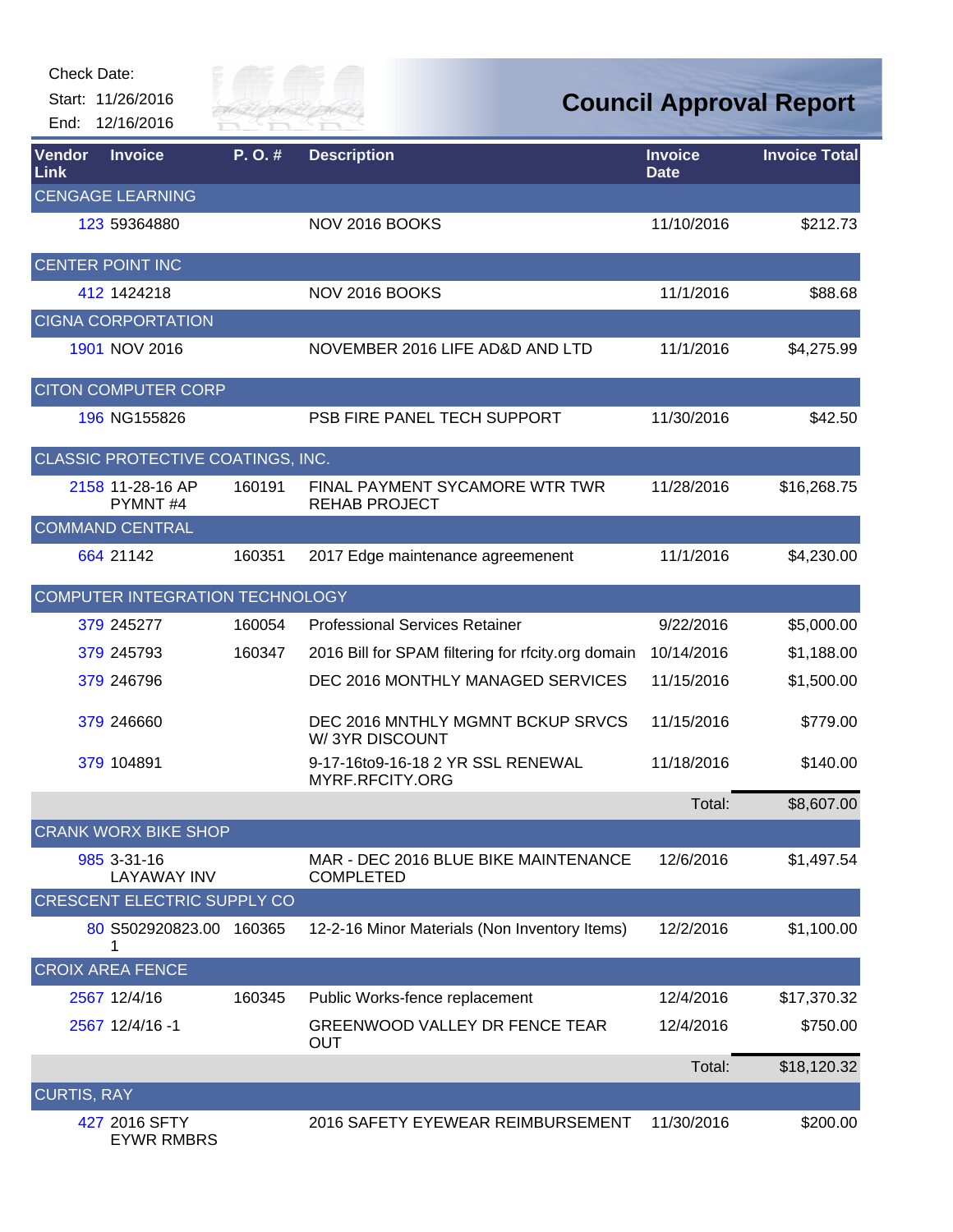Start: 11/26/2016 End: 12/16/2016



| Vendor<br>Link      | <b>Invoice</b>                            | P.O.#  | <b>Description</b>                                               | <b>Invoice</b><br><b>Date</b> | <b>Invoice Total</b> |
|---------------------|-------------------------------------------|--------|------------------------------------------------------------------|-------------------------------|----------------------|
|                     | 427 2016 SFTY<br><b>FTWR RMBRS</b>        |        | 2016 SAFETY FOOTWEAR<br><b>REIMBURSEMENT</b>                     | 12/5/2016                     | \$150.00             |
|                     | 427 12-16-16 TOOL<br><b>ALWNC</b>         |        | 2016 TOOL ALLOWANCE USED TO DATE<br>\$239.44 OF \$275.0          | 12/7/2016                     | \$113.89             |
|                     |                                           |        |                                                                  | Total:                        | \$463.89             |
|                     | DAKOTA WOOD GRINDING, INC                 |        |                                                                  |                               |                      |
|                     | 2565 54202                                | 160344 | NOV 2016 GRINDING LEAVES @ COMPOST<br><b>SITE</b>                | 11/10/2016                    | \$4,615.00           |
|                     | DARRELL'S SEPTIC SERVICE INC              |        |                                                                  |                               |                      |
|                     | 85 24322                                  | 160081 | NOV 2016 HOFFMAN/DRY RUN PARKS<br>PORTA RENTALS                  | 11/30/2016                    | \$210.00             |
|                     | <b>DAVID E WILKENS INC</b>                |        |                                                                  |                               |                      |
|                     | 160 117559                                |        | 11-5-16 TOW 2015 FORD EXPL BREAKDOWN<br><b>SQUAD</b>             | 11/5/2016                     | \$125.00             |
|                     | <b>DELTA DENTAL OF WISCONISN INC</b>      |        |                                                                  |                               |                      |
|                     | 2572 JAN 2017<br><b>PREMIUMS</b>          |        | JAN 2017 1ST MONTHS PREMIUM FOR<br><b>VISION PLANS</b>           | 11/29/2016                    | \$671.51             |
|                     | <b>DELTA MANAGEMENT ASSOCIATES INC</b>    |        |                                                                  |                               |                      |
|                     | 1943 000000026171                         |        | PPE 12/04/16                                                     | 12/9/2016                     | \$185.37             |
|                     | <b>DIGGERS HOTLINE INC</b>                |        |                                                                  |                               |                      |
|                     | 93 161127701                              |        | NOV 2016 RFMU 324 TICKETS CALLED                                 | 12/1/2016                     | \$305.60             |
| <b>EFTPS</b>        |                                           |        |                                                                  |                               |                      |
|                     | 7 000000026169                            |        | PPE 12/04/16                                                     | 12/9/2016                     | \$68,200.81          |
|                     | <b>EHLERS &amp; ASSOCIATES INC</b>        |        |                                                                  |                               |                      |
|                     | 100 72157                                 | 160355 | 2016 TID #12 CREATION MUNCIPAL<br><b>ADVISOR FEE</b>             | 11/15/2016                    | \$9,500.00           |
|                     | 100 72158                                 | 160354 | 2016 TID #10 PROJECT PLAN / BOUNDARY<br><b>AMENDMENT</b>         | 11/15/2016                    | \$3,500.00           |
|                     |                                           |        |                                                                  | Total:                        | \$13,000.00          |
| <b>ELM USA, INC</b> |                                           |        |                                                                  |                               |                      |
|                     | 2626 6692AAA                              |        | NOV 2016 YELLOW / GREEN PADS                                     | 11/7/2016                     | \$129.95             |
|                     | <b>ENERGIS HIGH VOLTAGE RESOURCES INC</b> |        |                                                                  |                               |                      |
|                     | 101 26285                                 | 160300 | S FORK SUBSTATION PROCURE/ASSMBL/<br>DLVR PANELS THROUGH 12-2-16 | 12/2/2016                     | \$27,890.00          |
|                     | <b>ENTERPRISE FM TRUST</b>                |        |                                                                  |                               |                      |
|                     | 456 FBN3140967                            | 160028 | DEC 2016 POOL CAR LEASE AND<br><b>MAINTENANCE</b>                | 12/3/2016                     | \$1,151.93           |
|                     | <b>EO JOHNSON CO INC</b>                  |        |                                                                  |                               |                      |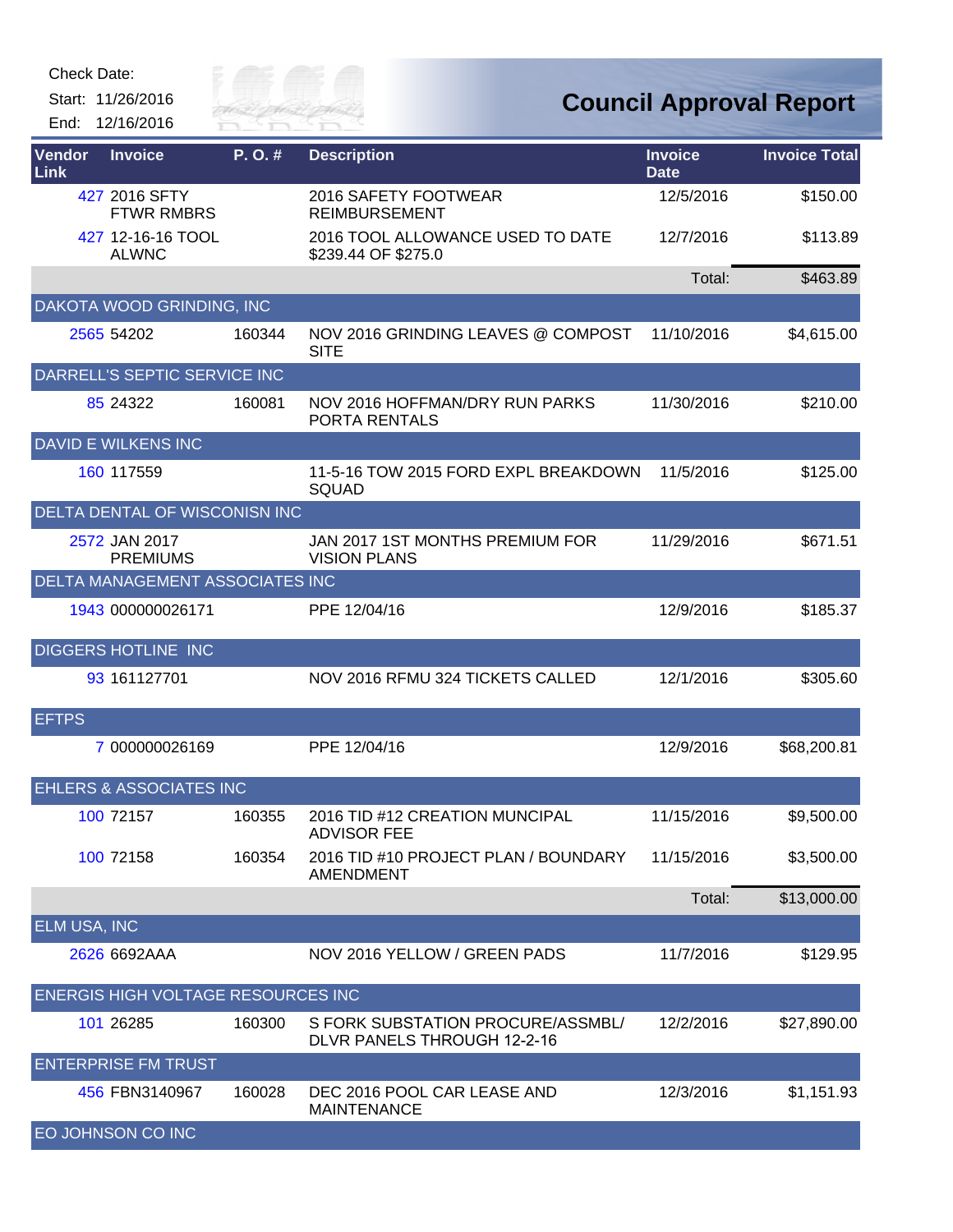Start: 11/26/2016 End: 12/16/2016



| Vendor<br>Link | <b>Invoice</b>                       | P.O.#  | <b>Description</b>                                               | <b>Invoice</b><br><b>Date</b> | <b>Invoice Total</b> |
|----------------|--------------------------------------|--------|------------------------------------------------------------------|-------------------------------|----------------------|
|                | 98 19636707                          |        | NOV 2016 PYMNT RICOH MP C4504COPIER                              | 11/1/2016                     | \$125.74             |
|                | 98 INV8429                           |        | 7-20-10-19-16 OVERAGE CHARGES LIBR<br>ESTUDIO 2330C              | 11/2/2016                     | \$247.95             |
|                | 98 INV8428                           |        | 10-17-1-16-17 BASE/ 07-17-10-16-16<br><b>OVERAGE LIB RIC</b>     | 11/2/2016                     | \$177.79             |
|                | 98 19648017                          |        | NOV 2016 PD RICOH COPIER PAYMENT                                 | 11/4/2016                     | \$151.50             |
|                | 98 100332361                         |        | NOV 2016 PD BASE CHARGE                                          | 11/6/2016                     | \$105.00             |
|                | 98 19712463                          |        | DEC 2016 PYMNT SAMSUNG MULTIXPRESS<br>X7400LX COPIER             | 11/16/2016                    | \$109.52             |
|                | 98 INV25553                          |        | 12-17-3-16-17 BASE CHARGE ADMIN-CLERK<br><b>RICOH</b>            | 11/30/2016                    | \$170.00             |
|                |                                      |        |                                                                  | Total:                        | \$1,087.50           |
|                | <b>EXPRESS PERSONNEL SERVICES</b>    |        |                                                                  |                               |                      |
|                | 109 18117528-2                       |        | <b>NOV 2016 SEASONAL LABOR</b>                                   | 11/15/2016                    | \$671.60             |
|                | 109 18168158-6                       |        | NOV 2016 SEASONAL LABOR                                          | 11/22/2016                    | \$671.60             |
|                | 109 18182972-2                       |        | NOV 2016 SEASONAL EMPLOYMENT                                     | 11/30/2016                    | \$268.64             |
|                |                                      |        |                                                                  | Total:                        | \$1,611.84           |
|                | FBG SERVICE CORPORATION              |        |                                                                  |                               |                      |
|                | 364 786933                           | 160068 | November 2016 Cleaning Contract Alloc                            | 11/30/2016                    | \$4,529.79           |
|                | FIRST NATIONAL BANK - RF SECTION 125 |        |                                                                  |                               |                      |
|                | 6 000000026168                       |        | PPE 12/04/16                                                     | 12/9/2016                     | \$3,921.94           |
|                | FORUM COMMUNICATION CO               |        |                                                                  |                               |                      |
|                | 234 17784366 2016<br><b>SBSCRP</b>   |        | 2016 ANNUAL AMBULANCE RIVER<br><b>FALLS JOURNAL SUBSCRIPTION</b> | 12/5/2016                     | \$56.00              |
|                | FRONT LINE PLUS INC                  |        |                                                                  |                               |                      |
|                | 984 12416                            |        | OCT 2016 SIREN REPAIR/INSPECTION AT<br><b>DICK'S MARKET</b>      | 10/21/2016                    | \$283.30             |
|                | <b>GENERAL ENGINEERING COMPANY</b>   |        |                                                                  |                               |                      |
|                | 1277 0004                            | 160376 | 2016 Cross Connection CIP Inspection<br><b>Services</b>          | 12/7/2016                     | \$5,890.00           |
|                | HANTEN BROADCASTING COMPANY INC      |        |                                                                  |                               |                      |
|                | 306 NOV 2016                         |        | NOV 2016 SPORTSCASTERS CLUB                                      | 11/30/2016                    | \$60.00              |
|                | <b>HEALTH PARTNERS</b>               |        |                                                                  |                               |                      |
|                | 356 DECEMBER<br>2016                 |        | DEC 2016 HEALTH/DENTAL INSURANCE                                 | 11/8/2016                     | \$160,107.38         |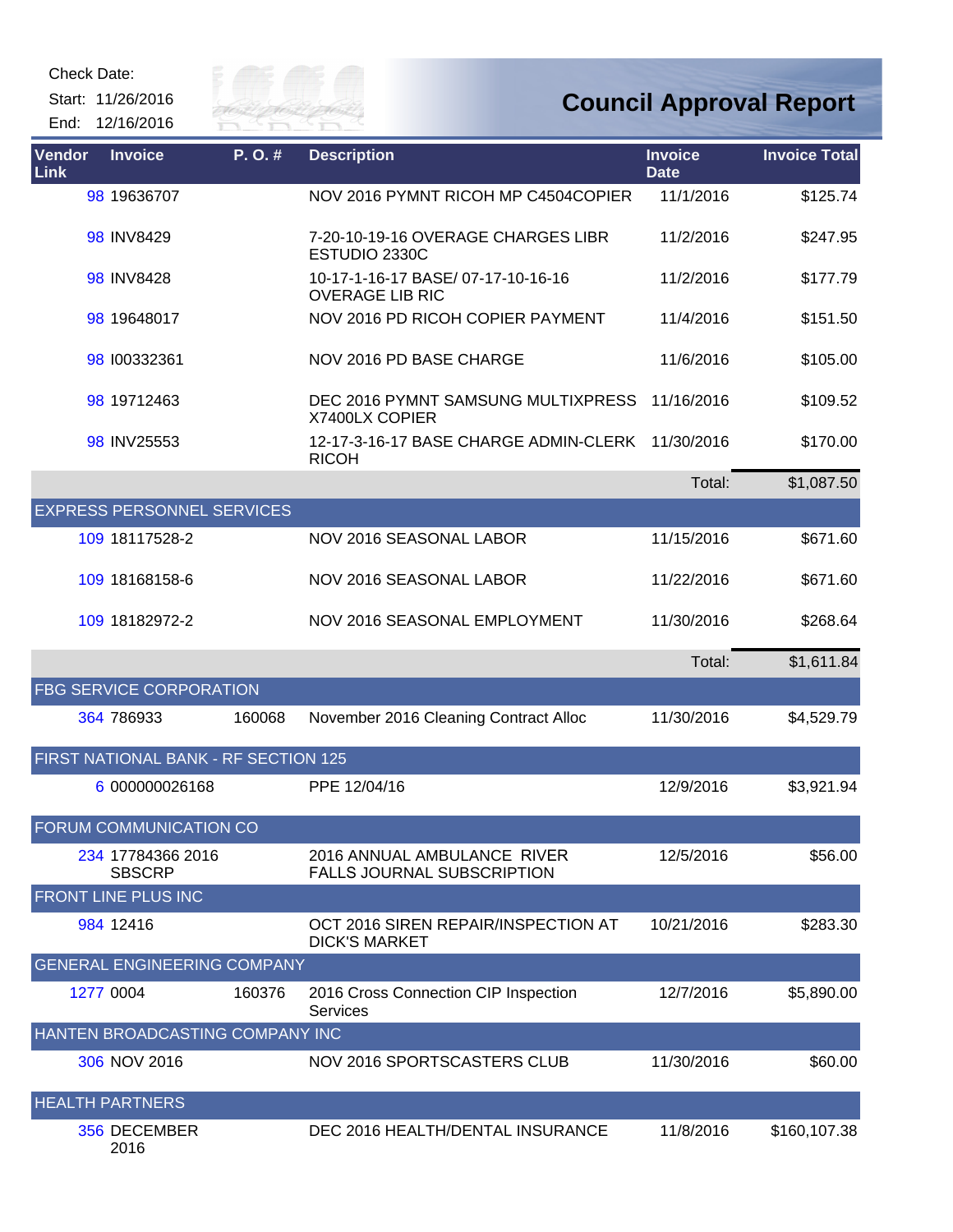Start: 11/26/2016 End: 12/16/2016



| <b>Vendor</b><br><b>Link</b> | <b>Invoice</b>                    | P.O.#  | <b>Description</b>                   | <b>Invoice</b><br><b>Date</b> | <b>Invoice Total</b> |
|------------------------------|-----------------------------------|--------|--------------------------------------|-------------------------------|----------------------|
|                              | <b>HIGH TECH CLEANING SERVICE</b> |        |                                      |                               |                      |
|                              | 848 1096                          |        | 11-1-16 SQUAD #2 CLEANING            | 11/1/2016                     | \$85.00              |
|                              | HUEBSCH LAUNDRY COMPANY           |        |                                      |                               |                      |
|                              | 146 3760188                       |        | 11-2-16 LIB BRUSHMATS / LINENS       | 11/2/2016                     | \$85.83              |
|                              | 146 3759518                       | 160295 | 11-2-16 HUEBSCH WWTP UNIFORMS        | 11/2/2016                     | \$30.07              |
|                              | 146 3759516                       | 160293 | 11-2-16 HUEBSCH ELECTRIC UNIFORMS    | 11/2/2016                     | \$189.69             |
|                              | 146 3764429                       |        | 11-9-16 CITY HALL BRUSH MATS         | 11/9/2016                     | \$37.23              |
|                              | 146 3764420                       |        | 11-9-16 PW BRUSHMATS / LINENS        | 11/9/2016                     | \$47.71              |
|                              | 146 3763757                       | 160295 | 11-9-16 HUEBSCH WWTP UNIFORMS        | 11/9/2016                     | \$30.07              |
|                              | 146 3763755                       | 160293 | 11-9-16 HUEBSCH ELECTRIC UNIFORMS    | 11/9/2016                     | \$189.69             |
|                              | 146 3768603                       |        | 11-16-16 LIBRARY BRUSHMATS / LINENS  | 11/16/2016                    | \$68.73              |
|                              | 146 3767949                       | 160295 | 11-16-16 HUEBSCH WWTP UNIFORMS       | 11/16/2016                    | \$30.07              |
|                              | 146 3767948                       | 160294 | 11-16-16 HUEBSCH WATER UNIFORMS      | 11/16/2016                    | \$38.13              |
|                              | 146 3767947                       | 160293 | 11-16-16 HUEBSCH ELECTRIC UNIFORMS   | 11/16/2016                    | \$189.69             |
|                              | 146 3772760                       |        | 11-23-16 CITY HALL BRUSHMATS         | 11/23/2016                    | \$30.21              |
|                              | 146 3772752                       |        | 11-23-16 PW BRUSHMATS / LINENS       | 11/23/2016                    | \$52.81              |
|                              | 146 3772736                       |        | 11-23-16 PD BRUSHMATS / LINENS       | 11/23/2016                    | \$40.52              |
|                              | 146 3772077                       | 160295 | 11-23-16 HUEBSCH WWTP UNIFORMS       | 11/23/2016                    | \$30.07              |
|                              | 146 3772076                       | 160294 | 11-23-16 2016 HUEBSCH WATER UNIFORMS | 11/23/2016                    | \$38.13              |
|                              | 146 3772075                       | 160293 | 11-23-16 HUEBSCH ELECTRIC UNIFORMS   | 11/23/2016                    | \$189.69             |
|                              | 146 3772063                       | 160298 | 11-23-16 2016 HUEBSCH PW UNIFORMS    | 11/23/2016                    | \$335.15             |
|                              | 146 3776865                       |        | 11-30-16 LIBRARY BRUSHMATS / LINENS  | 11/30/2016                    | \$85.83              |
|                              | 146 3776205                       | 160293 | 11-30-16 HUEBSCH ELECTRIC UNIFORMS   | 11/30/2016                    | \$189.69             |
|                              | 146 3776206                       | 160294 | 11-30-16 HUEBSCH WATER UNIFORMS      | 11/30/2016                    | \$38.13              |
|                              | 146 3776192                       | 160298 | 11-30-16 HUEBSCH PW UNIFORMS         | 11/30/2016                    | \$134.06             |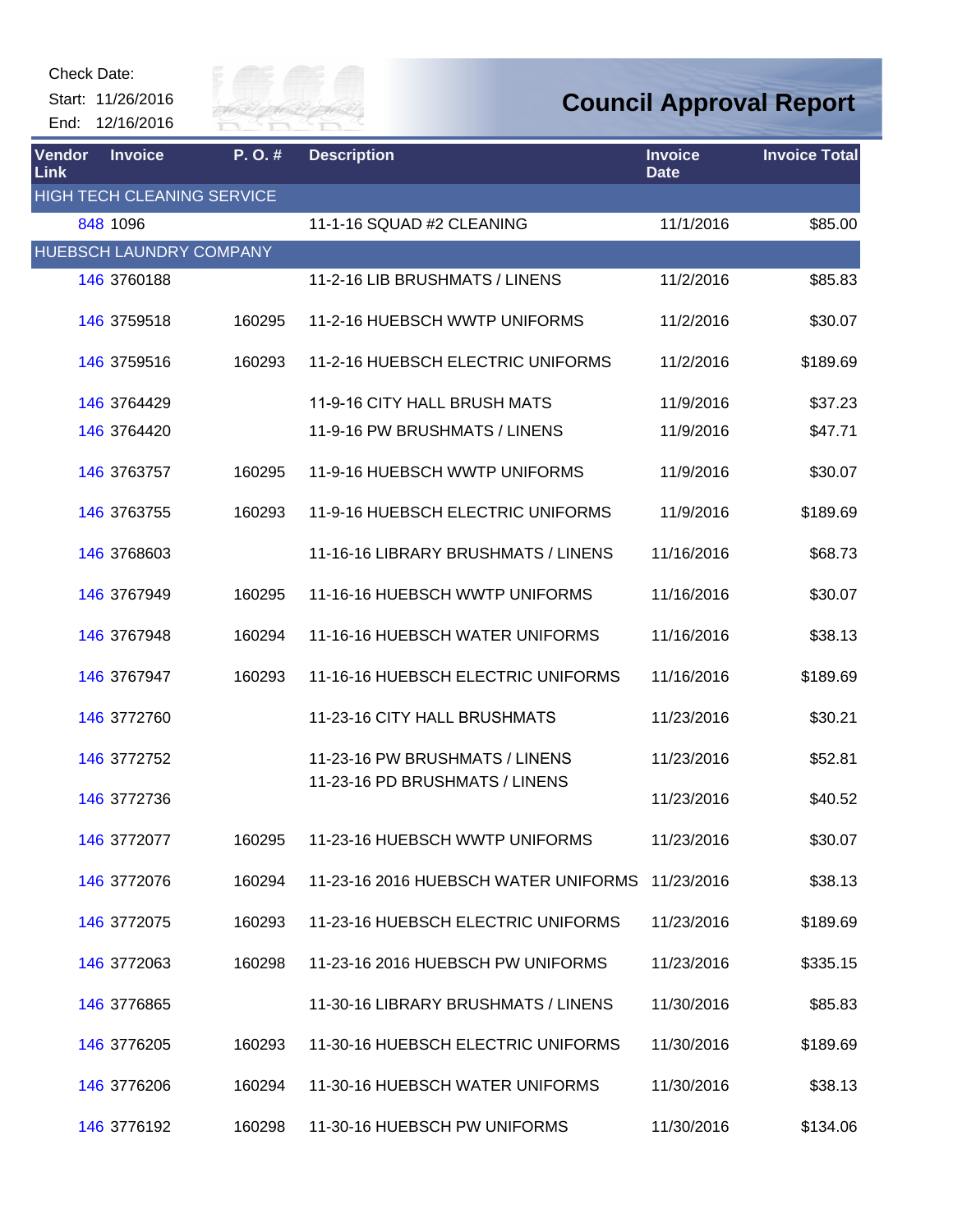Start: 11/26/2016

End: 12/16/2016



| Vendor<br><b>Link</b>  | <b>Invoice</b>               | P.O.#  | <b>Description</b>                                          | <b>Invoice</b><br><b>Date</b> | <b>Invoice Total</b> |
|------------------------|------------------------------|--------|-------------------------------------------------------------|-------------------------------|----------------------|
|                        | 146 3776207                  | 160295 | 11-30-16 HUEBSCH WWTP UNIFORMS                              | 11/30/2016                    | \$30.07              |
|                        | 146 3781525                  |        | 12-7-16 PD BRUSHMATS/LINENS                                 | 12/7/2016                     | \$55.34              |
|                        | 146 3781549                  |        | 12-7-16 CITY HALL BRUSHMATS                                 | 12/7/2016                     | \$37.23              |
|                        | 146 3781540                  |        | 12-7-2016 PW BRUSHMATS/LINENS                               | 12/7/2016                     | \$47.71              |
|                        | 146 3780885                  | 160298 | 12-7-16 HUEBSCH PW UNIFORMS                                 | 12/7/2016                     | \$134.06             |
|                        |                              |        |                                                             | Total:                        | \$2,405.61           |
| <b>INFOSEND INC</b>    |                              |        |                                                             |                               |                      |
|                        | 150 113890                   | 160055 | Nov 2016 Printing/stuffing/posting monthly<br><b>Stmnts</b> | 11/30/2016                    | \$3,102.99           |
| <b>INTELLISYS INC</b>  |                              |        |                                                             |                               |                      |
|                        | 1198 20156196                | 170006 | 2017 WWTP / WATER SCADA SYSTEM &<br><b>UPDATES</b>          | 11/4/2016                     | \$2,520.00           |
|                        |                              |        | INTERNATIONAL CITY MGMT ASSOC RETIREMENT CORP               |                               |                      |
|                        | 1 000000026163               |        | PPE 12/04/16                                                | 12/9/2016                     | \$14,202.16          |
|                        | 1 000000026164               |        | PPE 12/04/16                                                | 12/9/2016                     | \$455.00             |
|                        |                              |        |                                                             | Total:                        | \$14,657.16          |
| <b>J&amp;J GIS LLC</b> |                              |        |                                                             |                               |                      |
|                        | 651 NOV 2016                 | 160021 | NOV 2016 GIS SERVICES                                       | 12/2/2016                     | \$1,350.00           |
|                        | JH LARSON ELECTRICAL COMPANY |        |                                                             |                               |                      |
|                        | 159 S101300484.00<br>1       |        | 9-12-16 PURCHASE OF<br>RECEPTACLE/COVER/BOX W/GROUND        | 9/12/2016                     | \$24.90              |
|                        | 159 S101358167.00<br>1       |        | 11-21-16 CITY HALL LIGHTING<br><b>MAINTENANCE SUPPLIES</b>  | 11/22/2016                    | \$68.14              |
|                        | 159 S101358167.00<br>2       |        | 11-21-16 CITY HALL LIGHTING<br><b>MAINTENANCE SUPPLIES</b>  | 11/22/2016                    | \$50.15              |
|                        | 159 S101358164.00            |        | 11-21-16 PW FENCE PROJECT SUPPLIES                          | 11/22/2016                    | \$111.82             |
|                        | 159 S101357068.00<br>1       |        | 11-18-16 PW FENCE PROJECT SUPPLIES                          | 11/29/2016                    | \$691.31             |
|                        | 159 s101361366.001           |        | 11-28-16 PW FENCE PROJECT SUPPLIES                          | 11/29/2016                    | \$54.96              |
|                        | 159 s1013633350.00<br>1      |        | 11-30-16 PW FENCE PROJECT SUPPLIES                          | 11/30/2016                    | \$3.14               |
|                        | 159 S101363923.00            |        | 11-30-16 PW FENCE PROJECT SUPPLIES                          | 12/1/2016                     | \$28.60              |
|                        | 159 s101365915.001           |        | 12-2-16 RETURN ITEMS FOR PW FENCE<br><b>PROJECT</b>         | 12/2/2016                     | -\$115.60            |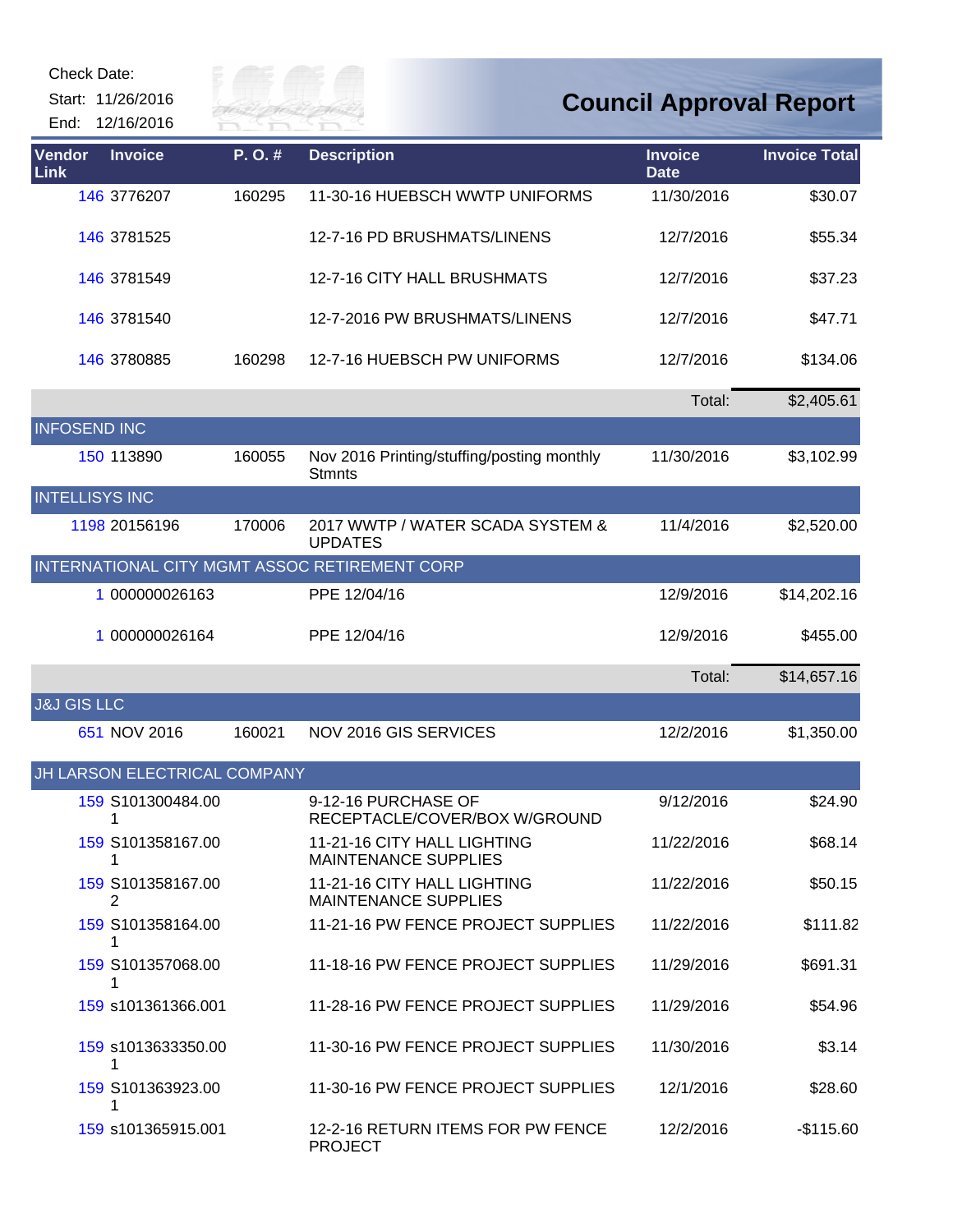Start: 11/26/2016 End: 12/16/2016



| Vendor<br>Link    | <b>Invoice</b>                      | P.O.#  | <b>Description</b>                                           | <b>Invoice</b><br><b>Date</b> | <b>Invoice Total</b> |
|-------------------|-------------------------------------|--------|--------------------------------------------------------------|-------------------------------|----------------------|
|                   | 159 s101365732.001                  |        | 12-2-16 PW FENCE PROJECT SUPPLIES                            | 12/2/2016                     | \$8.76               |
|                   | 159 S101363092.00<br>1              |        | 11-30-16 PW LIGHTING MAINTENANCE<br><b>SUPPLIES</b>          | 12/5/2016                     | \$257.26             |
|                   | 159 S101367419.00<br>1              |        | 12-5-16 RETURNS FOR PW FENCE<br><b>PROJECT</b>               | 12/5/2016                     | $-$10.32$            |
|                   |                                     |        |                                                              | Total:                        | \$1,173.12           |
| JOHNSON, VIRGIL   |                                     |        |                                                              |                               |                      |
|                   | 167 2016 SFTY<br><b>EYWR RMBRS</b>  |        | 2016 SAFETY EYEWEAR REIMBURSEMENT                            | 11/30/2016                    | \$200.00             |
|                   | KATHY'S EMBROIDERY & ALTERATIONS    |        |                                                              |                               |                      |
|                   | 2578 RESERVE<br><b>PATCHES</b>      |        | 18 RESERVE UNIFORM PATCHES ON EACH<br>ARM                    | 9/27/2016                     | \$99.00              |
|                   | 2578 11-1-16 D<br><b>ANDERSON</b>   |        | 11-1-16 D ANDERSON SEWING PATCH                              | 11/1/2016                     | \$8.44               |
|                   |                                     |        |                                                              | Total:                        | \$107.44             |
|                   | <b>KRAUSE POWER ENGINEERING LLC</b> |        |                                                              |                               |                      |
|                   | 171 11-19-16                        | 150223 | PWRPLNT SUB-SWTCH GEAR/S FRK RLY/N<br><b>SUB/CNTMNT STRC</b> | 11/19/2016                    | \$21,467.53          |
|                   | LINEHAN OUTDOOR SERVICES LLC        |        |                                                              |                               |                      |
|                   | 1570 2399                           | 160080 | NOV 2016 SNOW SHOVELING                                      | 11/30/2016                    | \$600.00             |
|                   | LOFFLER COMPANIES INC               |        |                                                              |                               |                      |
|                   | 182 317607018                       |        | AMB KONICA 11-5-12-5-16 BASE / 10-5-11-5-<br>16 OVRG         | 11/10/2016                    | \$160.19             |
|                   | 182 19764944                        |        | MLRM KONICA 8-8-11-9-16 USAGE                                | 11/24/2016                    | \$2,605.53           |
|                   | 182 19764943                        |        | <b>COURT KONICA PRINTER DEC 2016</b>                         | 11/24/2016                    | \$135.00             |
|                   |                                     |        | FD KONICA PRINTER PAYMENT DEC 2016                           |                               |                      |
|                   | 182 19764942                        |        | 11-21-12-21-16 BASE PYMNT/11-21-16<br><b>UNAPPLD CREDIT</b>  | 11/24/2016                    | \$216.00             |
|                   | 182 318450889                       |        |                                                              | 11/25/2016                    | \$5.51               |
|                   | 182 P100710                         |        | ANNUAL LASERFICHE CONNECTOR MAINT<br>1/19/17-1/18/18         | 11/30/2016                    | \$299.00             |
|                   | 182 2387468                         |        | COURTBASE 12-5-16 to 3-4-17 / OVRG<br>$9 - 5 - 12 - 4 - 16$  | 12/1/2016                     | \$71.87              |
|                   |                                     |        |                                                              | Total:                        | \$3,493.10           |
| <b>LYLE SIGNS</b> |                                     |        |                                                              |                               |                      |
|                   | 897 000320223                       |        | PUBLIC POWER COMMUNITY AND PROUD<br><b>WPPI SIGN</b>         | 9/20/2016                     | \$119.02             |
|                   | <b>MAILROOM FINANCE CO</b>          |        |                                                              |                               |                      |
|                   | 845 NOV 2016                        | 160091 | NOV 2016 POSTAGE FUNDS                                       | 11/17/2016                    | \$1,000.00           |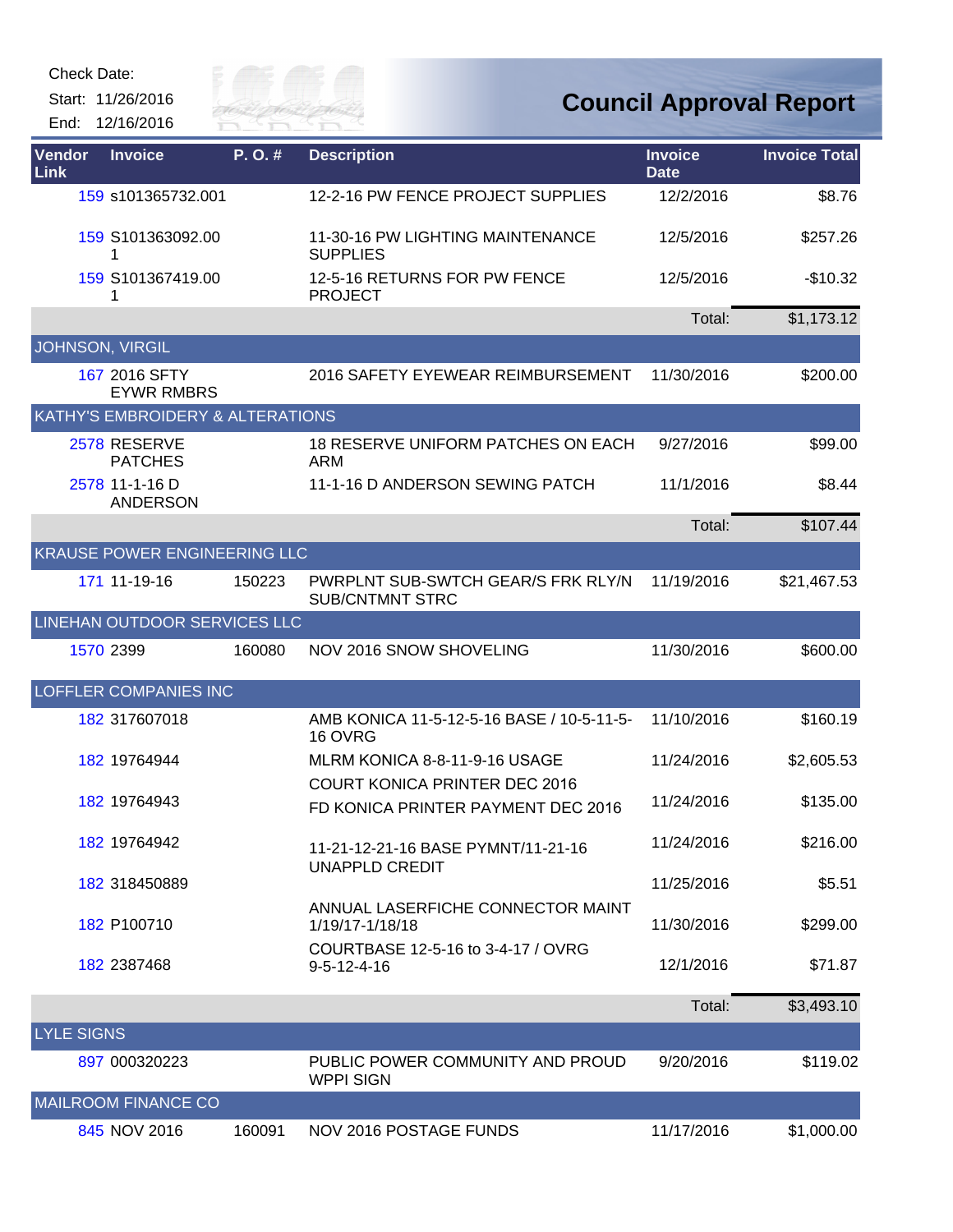Start: 11/26/2016 End: 12/16/2016

| <b>Vendor</b><br>Link | <b>Invoice</b>                              | P.O.#  | <b>Description</b>                                           | <b>Invoice</b><br><b>Date</b> | <b>Invoice Total</b> |
|-----------------------|---------------------------------------------|--------|--------------------------------------------------------------|-------------------------------|----------------------|
| <b>MIDWEST TAPE</b>   |                                             |        |                                                              |                               |                      |
|                       | 409 94458156                                |        | OCT 2016 AUDIO                                               | 10/28/2016                    | \$249.94             |
|                       | 409 94486960                                |        | NOV 2016 AUDIO                                               | 11/5/2016                     | \$129.96             |
|                       | 409 94486962                                |        | NOV 2016 AUDIO                                               | 11/5/2016                     | \$111.95             |
|                       | 409 94506546                                |        | NOV 2016 AUDIO                                               | 11/11/2016                    | \$179.95             |
|                       | 409 94506548                                |        | NOV 2016 AUDIO                                               | 11/11/2016                    | \$101.97             |
|                       | 409 94533807                                |        | NOV 2016 AUDIO                                               | 11/21/2016                    | \$334.92             |
|                       |                                             |        |                                                              | Total:                        | \$1,108.69           |
|                       | MIRON CONSTRUCTION CO INC                   |        |                                                              |                               |                      |
|                       | 2211 160020 PAY<br>APP#8                    | 160143 | <b>CONSTRUCTION SERVICES THROUGH 11-</b><br>30-16 WWTF       | 12/5/2016                     | \$437,993.87         |
|                       | <b>MISSION PLUMBING &amp; DRAIN SERVICE</b> |        |                                                              |                               |                      |
|                       | 2588 1258                                   |        | 10-10-11-28-16 LIBRARY WATER FOUNTAIN<br><b>REPLACEMENT</b>  | 11/20/2016                    | \$720.00             |
|                       | 2588 1259                                   |        | PW GARAGE LEAK REPAIR                                        | 11/20/2016                    | \$675.00             |
|                       |                                             |        |                                                              | Total:                        | \$1,395.00           |
|                       | <b>MRB RADIATOR &amp; REPAIR</b>            |        |                                                              |                               |                      |
|                       | 2583 15072                                  |        | WELL #4 REPAIR WELL PUMP RADIATOR                            | 11/9/2016                     | \$140.00             |
|                       | MSA PROFESSIONAL SERVICES, INC.             |        |                                                              |                               |                      |
|                       | 1284 r07949009.0 #9                         | 160142 | 10-30-11-26-16 ENGNR/CONSTRUCTION<br><b>SRVCS</b>            | 12/1/2016                     | \$25,543.00          |
|                       | <b>NEW RICHMOND UTILITI</b>                 |        |                                                              |                               |                      |
|                       | 1185 015370                                 |        | WO#152101 LABOR CHARGED FOR WORK<br><b>COMPLETED</b>         | 11/17/2016                    | \$219.63             |
|                       | 1185 015374                                 |        | WO#152082 LABOR / DIGGER TRUCK<br><b>WORK COMPLETED</b>      | 11/18/2016                    | \$545.45             |
|                       |                                             |        |                                                              | Total:                        | \$765.08             |
|                       | NORTHERN STATES POWER COMPANY WI            |        |                                                              |                               |                      |
|                       | 344 524291702                               |        | 10-12-16 TO 11-12-16 PRESCOTT AMB<br><b>BUILDING</b>         | 11/14/2016                    | \$269.58             |
|                       | OFFICE ENTERPRISES INC                      |        |                                                              |                               |                      |
|                       | 202 389550                                  |        | 1-11-17 to 1-10-18 ANNUAL POSTAGE<br><b>MACHINE CONTRACT</b> | 11/27/2016                    | \$260.00             |
|                       | OFFICE OF CHILD SUPPORT ENFORCEMENT         |        |                                                              |                               |                      |
|                       | 2430 000000026172                           |        | PPE 12/04/16 CASE #262280018A                                | 12/9/2016                     | \$307.38             |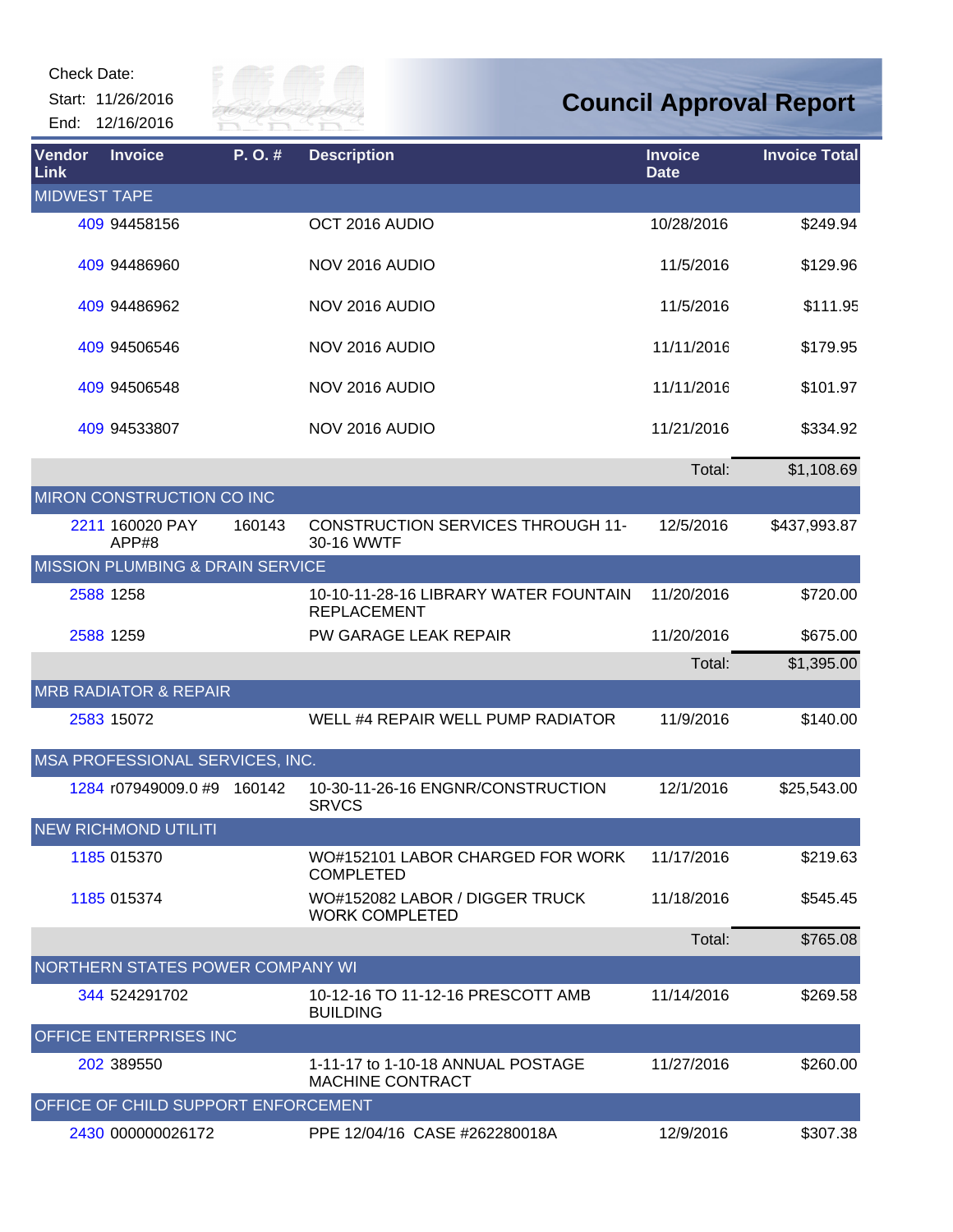Start: 11/26/2016 End: 12/16/2016



| Vendor<br>Link         | <b>Invoice</b>                      | P.O.#  | <b>Description</b>                                                | <b>Invoice</b><br><b>Date</b> | <b>Invoice Total</b> |
|------------------------|-------------------------------------|--------|-------------------------------------------------------------------|-------------------------------|----------------------|
|                        | ONE TIME PAY VENDOR                 |        |                                                                   |                               |                      |
|                        | 9999 2016-19                        |        | 2016 LIBRARY OPEN HOUSE EVENT                                     | 11/22/2016                    | \$300.00             |
|                        | 9999 2016-20                        |        | 2016 LIBRARY OPEN HOUSE EVENT<br><b>PHOTOBOOTH</b>                | 11/22/2016                    | \$100.00             |
|                        | 9999 2016-21                        |        | 2016 LIBRARY OPEN HOUSE FACE<br><b>PAINTING</b>                   | 11/22/2016                    | \$105.00             |
|                        | 9999 4N813QBC54<br>11-28-16         |        | <b>RESITUTION FROM LOGAN CUDD</b><br>CIT#4N813QBC54               | 11/28/2016                    | \$586.27             |
|                        |                                     |        |                                                                   | Total:                        | \$1,091.27           |
|                        | PAYMENT SERVICE NETWORK INC         |        |                                                                   |                               |                      |
|                        | 206 NOV 2016                        |        | <b>NOV 2016 PAYMENT SERVICES</b>                                  | 12/5/2016                     | \$770.20             |
| <b>PELION BENEFITS</b> |                                     |        |                                                                   |                               |                      |
|                        | 5 000000026167                      |        | PPE 12/04/16                                                      | 12/9/2016                     | \$575.81             |
| PESKAR, IRV            |                                     |        |                                                                   |                               |                      |
|                        | 1495 2016 SFTY<br><b>FTWR RMBRS</b> |        | 2016 SAFETY FOOTWEAR<br><b>REIMBURSEMENT</b>                      | 11/30/2016                    | \$150.00             |
|                        | PIERCE COUNTY TREASURER             |        |                                                                   |                               |                      |
|                        | 210 462                             |        | TREASURER'S FEES 2016 TAX ENVELOPES,<br><b>INSERT &amp; SEAL</b>  | 12/6/2016                     | \$436.52             |
|                        | 210 1-1-12-8-16<br><b>DOG TAGS</b>  |        | 1-1-12-8-16 PIERCE CNTY DOG LICENSE<br><b>ISSUED</b>              | 12/8/2016                     | \$787.50             |
|                        |                                     |        |                                                                   | Total:                        | \$1,224.02           |
|                        | PLUMMER CONCRETE & ASSOCIATES INC   |        |                                                                   |                               |                      |
|                        | 214 123308                          | 160311 | REPLACEMENT OF RETAINING WALL AT PW 11/30/2016<br><b>BUILDING</b> |                               | \$18,168.00          |
| <b>POSTMASTER</b>      |                                     |        |                                                                   |                               |                      |
|                        | 276 2017 PSTMSTR<br><b>FEES</b>     |        | 1-6-17 TO 1-5-18 PRESORT FIRST<br><b>CLASS/STANDARD MAIL</b>      | 11/20/2016                    | \$430.00             |
|                        | POWER SYSTEM ENGINEERING, INC       |        |                                                                   |                               |                      |
|                        | 2437 9021500                        | 160277 | OCT 2016 SCADA SYSTEM PROF<br><b>CONSULTING LABOR</b>             | 11/18/2016                    | \$422.50             |
|                        | 2437 9021647                        | 160277 | NOV 2016 SCADA System Replacement<br><b>Services</b>              | 12/2/2016                     | \$5,868.14           |
|                        |                                     |        |                                                                   | Total:                        | \$6,290.64           |
|                        | PRESCOTT WATER & SEWER UTILITY      |        |                                                                   |                               |                      |
|                        | 1611 SEPT-NOV<br>2016               |        | 8-30-16 TO 11-30-16 AMB WATER / SEWER<br><b>USAGE</b>             | 11/30/2016                    | \$167.73             |
|                        | <b>QUALITY BOOKS INC</b>            |        |                                                                   |                               |                      |
|                        | 658 197453                          |        | NOV 2016 BOOKS                                                    | 11/11/2016                    | \$64.81              |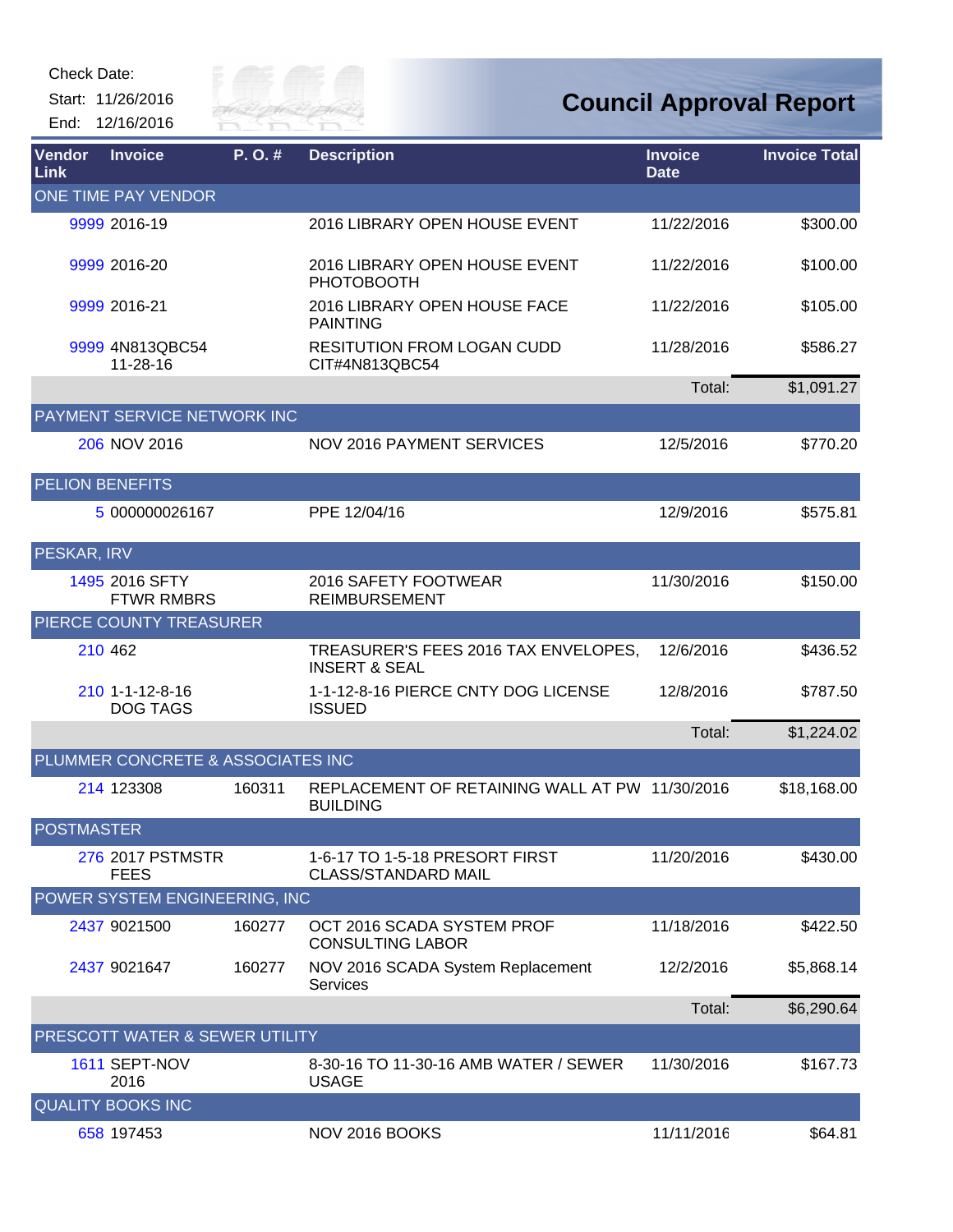| Check Date: |  |
|-------------|--|
|-------------|--|



**Council Approval Report**

| <b>Vendor</b><br>Link | <b>Invoice</b>                      | P.O.#  | <b>Description</b>                                        | <b>Invoice</b><br><b>Date</b> | <b>Invoice Total</b> |
|-----------------------|-------------------------------------|--------|-----------------------------------------------------------|-------------------------------|----------------------|
|                       | 658 197455                          |        | NOV 2016 BOOKS                                            | 11/11/2016                    | \$14.95              |
|                       | 658 197459                          |        | NOV 2016 BOOKS                                            | 11/11/2016                    | \$28.98              |
|                       |                                     |        |                                                           | Total:                        | \$108.74             |
|                       | <b>RIVER CITY ELECTRIC</b>          |        |                                                           |                               |                      |
|                       | 1291 1115                           |        | 12-5-16 LIBRARY COPY MACHINE RELOCATE                     | 12/5/2016                     | \$1,180.62           |
|                       | RIVER FALLS CHAMBER OF COMMERCE INC |        |                                                           |                               |                      |
|                       | 225 14429                           |        | NOV 2016 BUSINESS BREAKFAST<br><b>S SIMPSON</b>           | 11/22/2016                    | \$15.00              |
|                       | RIVER FALLS SCHOOL DISTRICT         |        |                                                           |                               |                      |
|                       | 229 2016MT                          |        | 2016 MOBILE HOME LOTTERY CREDIT                           | 12/1/2016                     | \$13,399.92          |
|                       | 229 12-6-16 RKY<br><b>BRNCH EF</b>  |        | ROCKY BRANCH MATCH FOCUS ON ENRGY<br><b>REIMBURSEMENT</b> | 12/6/2016                     | \$3,292.03           |
|                       |                                     |        |                                                           | Total:                        | \$16,691.95          |
|                       | RIVER FALLS SENIOR CITIZENS         |        |                                                           |                               |                      |
|                       | 438 DEC 2016                        | 160018 | DEC 2016 SENIOR CITIZEN DONATION                          | 12/1/2016                     | \$500.00             |
|                       | <b>ROBYN MATHEWS-LINGEN</b>         |        |                                                           |                               |                      |
|                       | 2586 6044                           | 160371 | OCT 2016 DESIGN & CONSULT SOLAR<br>PANEL BACKDROP         | 10/27/2016                    | \$1,880.00           |
| <b>RUNNING INC</b>    |                                     |        |                                                           |                               |                      |
|                       | 1573 15863                          | 160063 | 2016 Taxi Management Services                             | 12/6/2016                     | \$17,461.98          |
|                       | RURAL ELECTRIC SUPPLY COOPERATIVE   |        |                                                           |                               |                      |
|                       | 221 664349-00                       | 160366 | DEC 2016 MINOR MATERIALS (NON-<br><b>INVENTORY)</b>       | 12/5/2016                     | \$89.51              |
|                       | <b>SAMUEL B RICHTER</b>             |        |                                                           |                               |                      |
|                       | 2440 12-8-16 GST<br><b>SPEAKER</b>  | 160370 | 12-8-16 Guest Speaker for Corporate Leaders               | 3/28/2016                     | \$3,154.00           |
|                       | <b>SCHWALEN, ROBERT</b>             |        |                                                           |                               |                      |
|                       | 476 12-16-16 TOOL<br><b>ALWNC</b>   |        | 2016 TOOL ALLWNC RMBRSMNT \$275.00 OF<br>\$275.00         | 12/5/2016                     | \$275.00             |
|                       | 476 2016 SFTY<br><b>FTWR RMBRS</b>  |        | 2016 SAFETY FOOTWEAR<br><b>REIMBURSEMENT</b>              | 12/9/2016                     | \$150.00             |
|                       |                                     |        |                                                           | Total:                        | \$425.00             |
| <b>SHI CORP</b>       |                                     |        |                                                           |                               |                      |
|                       | 1155 B05114203                      | 160359 | 2016 Adobe Creative Cloud Subscription                    | 6/16/2016                     | \$1,936.40           |
|                       | SHORT ELLIOTT HENDRICKSON INC       |        |                                                           |                               |                      |
|                       | 244 323715                          | 150377 | SYCAMORE WTR TWR ENGNR SRVCS PH2                          | 11/8/2016                     | \$2,992.44           |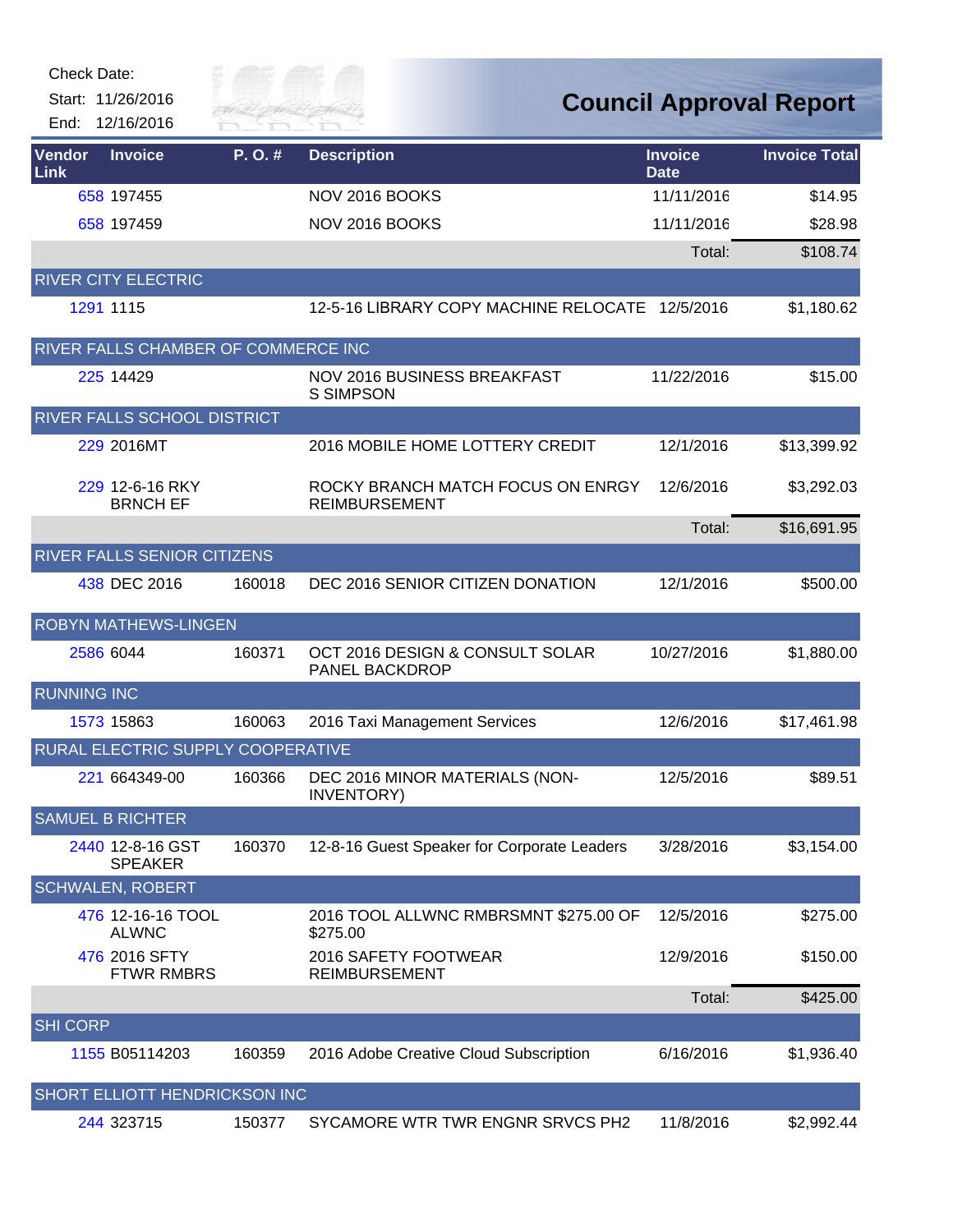

| Vendor<br>Link | <b>Invoice</b>                       | P.O.#  | <b>Description</b>                                         | <b>Invoice</b><br><b>Date</b> | <b>Invoice Total</b> |
|----------------|--------------------------------------|--------|------------------------------------------------------------|-------------------------------|----------------------|
|                | SHRED-IT US HOLDCO, INC              |        |                                                            |                               |                      |
|                | 2439 8121284351                      | 160030 | OCT-NOV 2016 Shredding at City Hall                        | 11/22/2016                    | \$306.52             |
|                | ST CROIX COUNTY CLERK                |        |                                                            |                               |                      |
|                | 650 2-19-12-8-16<br><b>DOGTAGS</b>   |        | 2-19-12-8-16 ST CROIX CNTY DOG LIC<br><b>ISSUED</b>        | 12/8/2016                     | \$199.50             |
|                | ST CROIX COUNTY HIGHWAY DEPARTMENT   |        |                                                            |                               |                      |
|                | 956 1091                             | 160107 | 11-6-11-19-16 SPRAY PATCHING                               | 12/6/2016                     | \$3,051.06           |
|                | ST CROIX VALLEY NATURAL GAS CO       |        |                                                            |                               |                      |
|                | 255 NOV 2016<br><b>NATURAL GAS</b>   |        | NOV 2016 NATURAL GAS                                       | 11/30/2016                    | \$3,782.61           |
|                | STATE OF WI - DEPT OF TRANSPORTATION |        |                                                            |                               |                      |
|                | 219 L46179-2                         | 150012 | 7-23-16 RADIO ROAD INTERCHANGE                             | 7/23/2016                     | \$110.81             |
|                | STUART C IRBY TOOL AND SAFETY        |        |                                                            |                               |                      |
|                | 156 S009706205.00 160230<br>9        |        | STREET LIGHT BLACK POLES                                   | 11/28/2016                    | \$4,020.00           |
|                | 156 S009890394.00<br>2               | 160339 | NOV 2016 ELETRIC INVENTORY ITEMS                           | 11/29/2016                    | \$2,227.50           |
|                |                                      |        |                                                            | Total:                        | \$6,247.50           |
|                | T & J CONCRETE FOUNDATIONS INC       |        |                                                            |                               |                      |
|                | 2570 11-22-16 PAY<br>APP#1           | 160350 | SUBSTN TRANSFORMER CONTAINMENT<br><b>RECONSTRUCT</b>       | 11/22/2016                    | \$47,745.00          |
|                | <b>TOTAL EXCAVATING LLC</b>          |        |                                                            |                               |                      |
|                | 270 1971                             |        | 11-4-16 15 YDS BLACK DIRT TO SHOP                          | 11/8/2016                     | \$195.00             |
|                | 270 PY AP2 12-8-16 160246            |        | STERLING PNDS PH2B CONSTRUCTION<br>PROJECT THROUGH 12-1-16 | 12/8/2016                     | \$163,486.26         |
|                | 270 12-9-16 REQ<br>PYMNT#3           | 160250 | CHAPMAN DR RECONSCTRUCTION<br>PROJECT THROUGH 12-1-16      | 12/9/2016                     | \$30,011.93          |
|                |                                      |        |                                                            | Total:                        | \$193,693.19         |
|                | <b>TRANS ALARM INC</b>               |        |                                                            |                               |                      |
|                | 557 300299451                        | 160285 | <b>CELLULAR DIALERS FOR FIRE ALARM</b><br><b>PANELS</b>    | 11/22/2016                    | \$634.36             |
|                | <b>TREADMILL EMBROIDERY</b>          |        |                                                            |                               |                      |
|                | 271 11-22-16<br><b>JACKETS</b>       |        | RON SPRING/FALL & KEVIN SPRING<br><b>JACKETS</b>           | 11/22/2016                    | \$247.00             |
|                |                                      |        | UNEMPLOYMENT INSURANCE-DEPT OF WORKFORCE DEV               |                               |                      |
|                | 277 8084377                          |        | 11-1-11-30-16 UNEMPLOYMENT BENEFIT<br><b>CHARGES</b>       | 12/1/2016                     | \$60.71              |
|                |                                      |        | UNIVERSAL SERVICES TELECOMMUNICATIONS TECHNICIANS          |                               |                      |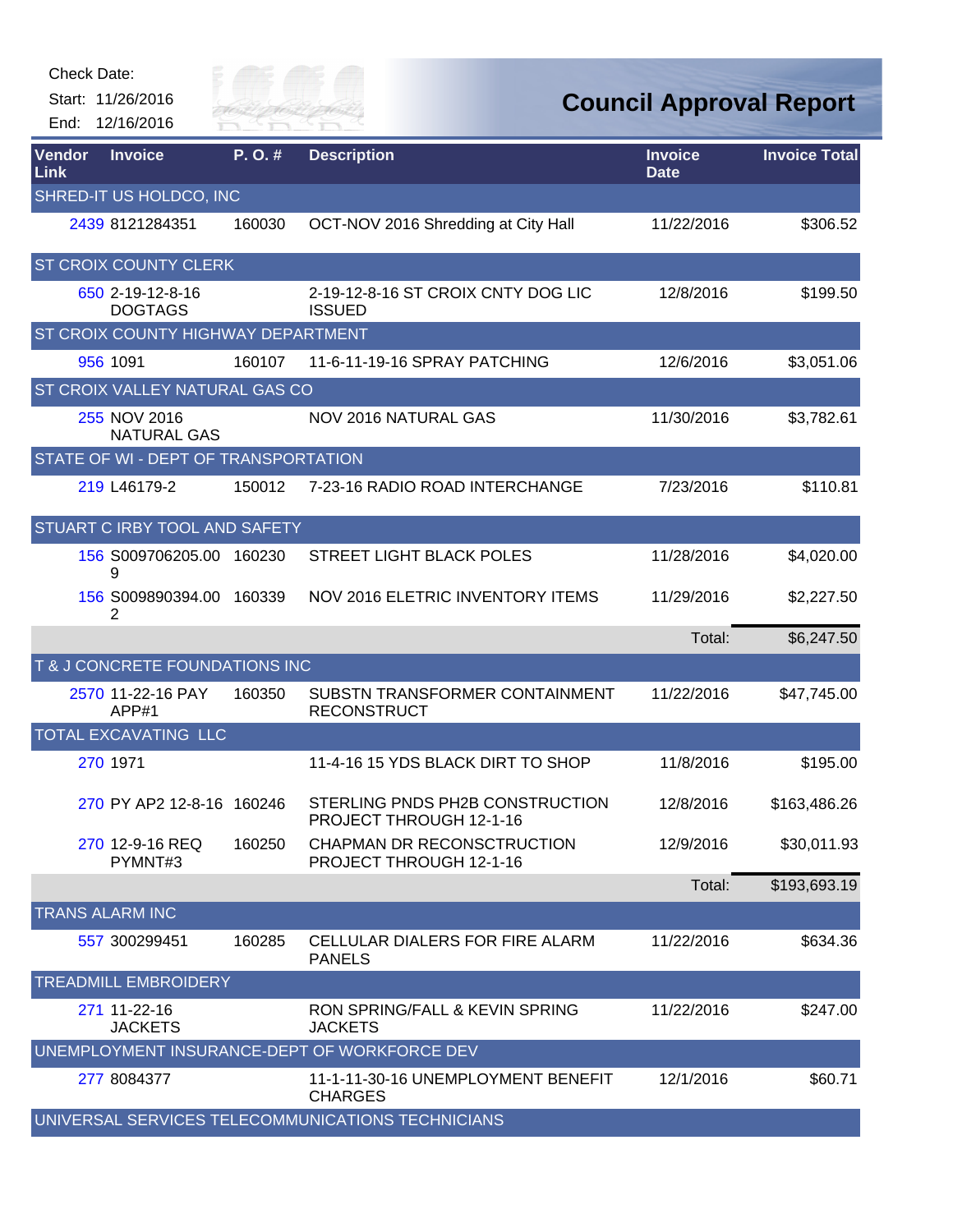| Check Date:<br>Start: 11/26/2016<br>End: 12/16/2016 | ily of p<br>River Fai |                                                         |                               | <b>Council Approval Report</b> |
|-----------------------------------------------------|-----------------------|---------------------------------------------------------|-------------------------------|--------------------------------|
| Vendor<br><b>Invoice</b><br>Link                    | P.O.#                 | <b>Description</b>                                      | <b>Invoice</b><br><b>Date</b> | <b>Invoice Total</b>           |
| 2342 15354                                          | 160356                | NOV 2016 SIDEWALK/CURB RESTORATION                      | 11/18/2016                    | \$3,710.00                     |
| 2342 15353                                          | 160357                | NOV 2016 ASPHALT PATCHES                                | 11/18/2016                    | \$1,252.00                     |
| 2342 15355                                          |                       | EMERGENCY DIRECTIONAL BORING MAIN<br><b>ST/JOHNSON</b>  | 11/18/2016                    | \$195.50                       |
|                                                     |                       |                                                         | Total:                        | \$5,157.50                     |
| <b>US BANK NATIONAL ASSOC</b>                       |                       |                                                         |                               |                                |
| 284 326828-276                                      |                       | 2014A GO TID 10 ALLOC                                   | 10/25/2016                    | \$52,431.25                    |
| 284 326828-360                                      |                       | 2014A GO RADIO RD ALLOC                                 | 10/25/2016                    | \$26,737.50                    |
| 284 326828-271                                      |                       | 2014A GO TID 5 ALLOC                                    | 10/25/2016                    | \$17,900.00                    |
| 284 NOV 2016 P<br><b>CARDS</b>                      |                       | OCT 26-NOV 25 2016 PURCHASE CARD<br><b>TRANSACTIONS</b> | 11/25/2016                    | \$112,790.35                   |
|                                                     |                       |                                                         | Total:                        | \$209,859.10                   |
| USIC LOCATING SERVICES LLC                          |                       |                                                         |                               |                                |
| 286 176730                                          | 160352                | APRIL 2016 LOCATING STORM/SANITARY<br><b>LINES</b>      | 4/1/2016                      | \$2,704.78                     |
| 286 4665.03                                         | 160125                | OCT 2016 MONTHLY ELEC-WATR LOCATES                      | 11/1/2016                     | \$4,665.03                     |
| 286 205774                                          | 160352                | OCT 2016 LOCATING STORM/SANITARY<br><b>LINES</b>        | 11/9/2016                     | \$1,957.00                     |
|                                                     |                       |                                                         | Total:                        | \$9,326.81                     |
| <b>VERSA VEND VENDING</b>                           |                       |                                                         |                               |                                |
| 1205 2114:012194                                    |                       | 10-24-16 3 CASES SODA FOR PD                            | 10/24/2016                    | \$162.00                       |
| <b>WEST CENTRAL BIOSOLIDS FACILITY</b>              |                       |                                                         |                               |                                |
| 304 2016239                                         | 160017                | NOV 2016 BIOSOLIDS FACILITY                             | 12/10/2016                    | \$12,238.85                    |
| <b>WI CHILD SUPPORT</b>                             |                       |                                                         |                               |                                |
| 4 000000026166                                      |                       | PPE 12/04/16                                            | 12/9/2016                     | \$323.07                       |
| WI DEPARTMENT OF REVENUE                            |                       |                                                         |                               |                                |
| 3 2016 MNFCTR<br><b>ASMNT SC</b>                    |                       | 2016 MANUFACTURING PROP ASSMNT ST<br><b>CROIX CTY</b>   | 11/1/2016                     | \$2,066.62                     |
| 3 2016 MNFCTR<br><b>ASMNT PC</b>                    |                       | 2016 MANUFACTURING PROP ASSMNT<br>PIERCE CO             | 11/1/2016                     | \$2.08                         |
| 3 000000026165                                      |                       | PPE 12/04/16                                            | 12/9/2016                     | \$13,409.05                    |
|                                                     |                       |                                                         | Total:                        | \$15,477.75                    |
| WI DEPT OF AG, TRADE & CONSUMER PROTECTION          |                       |                                                         |                               |                                |
| 311 115137-D3 2016                                  |                       | 2017 ANNUAL WATER LAB CERTIFICATION<br><b>RENEWAL</b>   | 2/1/2016                      | \$340.00                       |